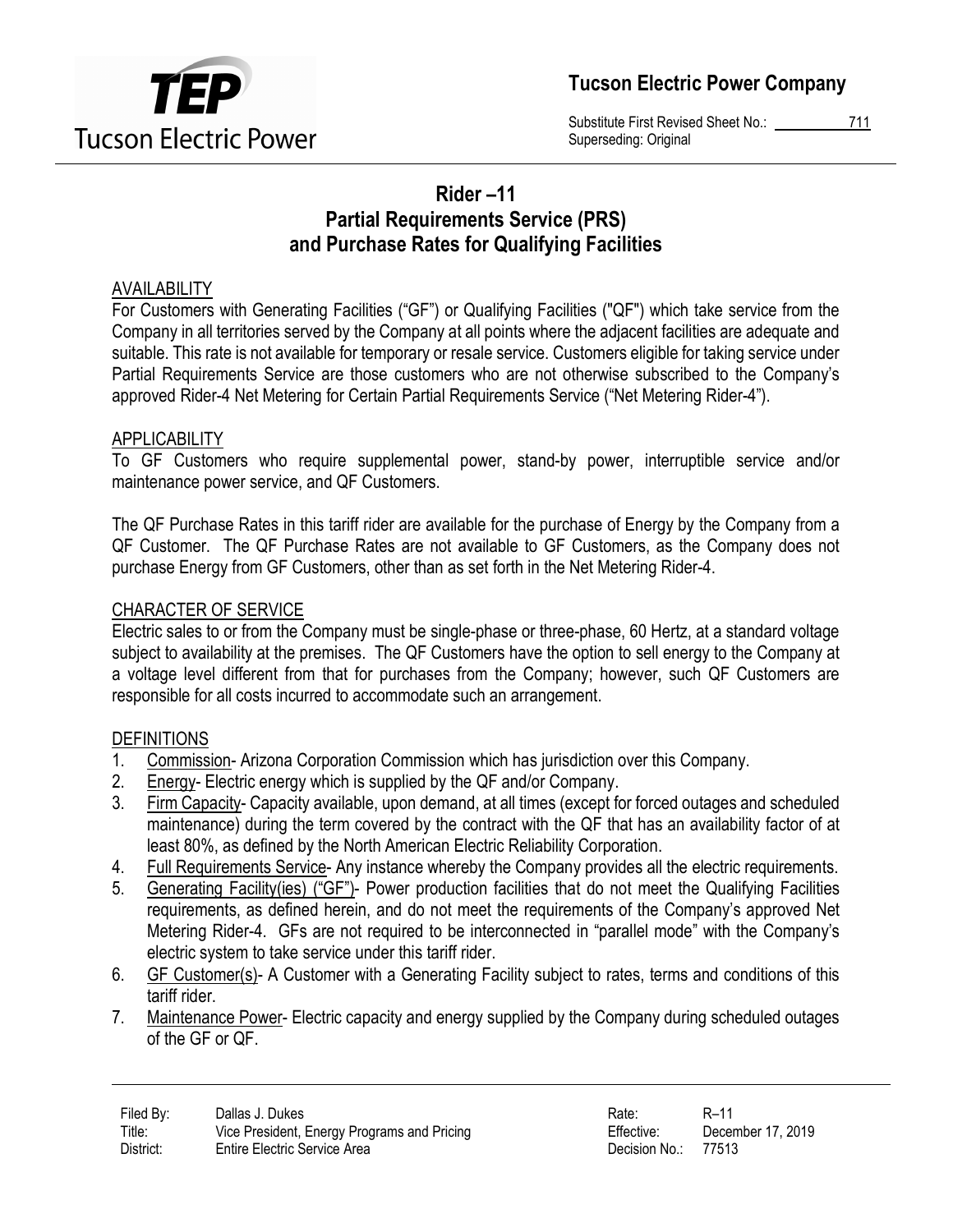

Substitute First Revised Sheet No.: 711 - 1 Superseding: Original

- 8. Partial Requirements Mode of Operation- The Company supplies the Customer's electric requirements not met by the Customers's own GF or QF, as applicable. A Customer's QF generation output may first go to supply the QF Customer's own electric requirements with any excess energy (over and above its own requirements) then being sold to the Company. This also may be referred to as the "parallel mode" of operation. A GF Customer may elect to be interconnected in a parallel mode of operation, but is not be eligible to sell any excess energy to the Company.
- 9. QF Purchase Rates- The rates at which the Company may purchase Energy from a QF in accordance with this tariff rider.
- 10. QF Customer(s)- A Customer with a Qualifying Facility subject to the rates, terms and conditions of this tariff rider.
- 11. Qualifying Facility(ies) ("QF")- Cogeneration and small power production facilities where the facility's generator(s) and load are located at the same premises and that otherwise meet the requirements under 18 C.F.R., Chapter I, Part 292, Subpart B of Federal Energy Regulatory Commission regulations and the requirements for qualifying status pursuant to the Arizona Corporation Commission's ("Commission") Decision No. 52345 ("Decision No. 52345").
- 12. Supplemental Power- Electric capacity and energy supplied by the Company used by the GF Customer or QF Customer in addition to that which the facility generates itself.
- 13. Stand-by Power- Electric capacity and energy supplied by the Company to replace energy ordinarily generated by a facility's own generation equipment during an unscheduled outage of the facility.

# RATES FOR SALES TO GF Customers and QF Customers

Only one service charge will be applied for each billing period.

#### Supplemental Service:

- Service Charge- The service charge shall be the basic service charge using the otherwise applicable tariff but not to be less than \$25.00 per month.
- Energy Charge- The energy charge shall be the energy charge (including Base Power Fuel & Purchased Power) using the otherwise applicable tariff.
- **Demand Charge- The demand charge shall be the demand charge using the otherwise applicable tariff,** or \$14.00 per kW if none is specified in the tariff, times the higher of the current month's measured demand or the maximum measured Demand in the proceeding 23 months used to meet only supplemental power and is not applied to total requirements.

# Standby Service:

- Service Charge- The service charge shall be the basic service charge using the otherwise applicable tariff but not to be less than \$25.00 per month.
- Energy Charge- The energy charge shall be the energy charge (including Base Fuel & Purchased Power) using the otherwise applicable tariff plus 50%.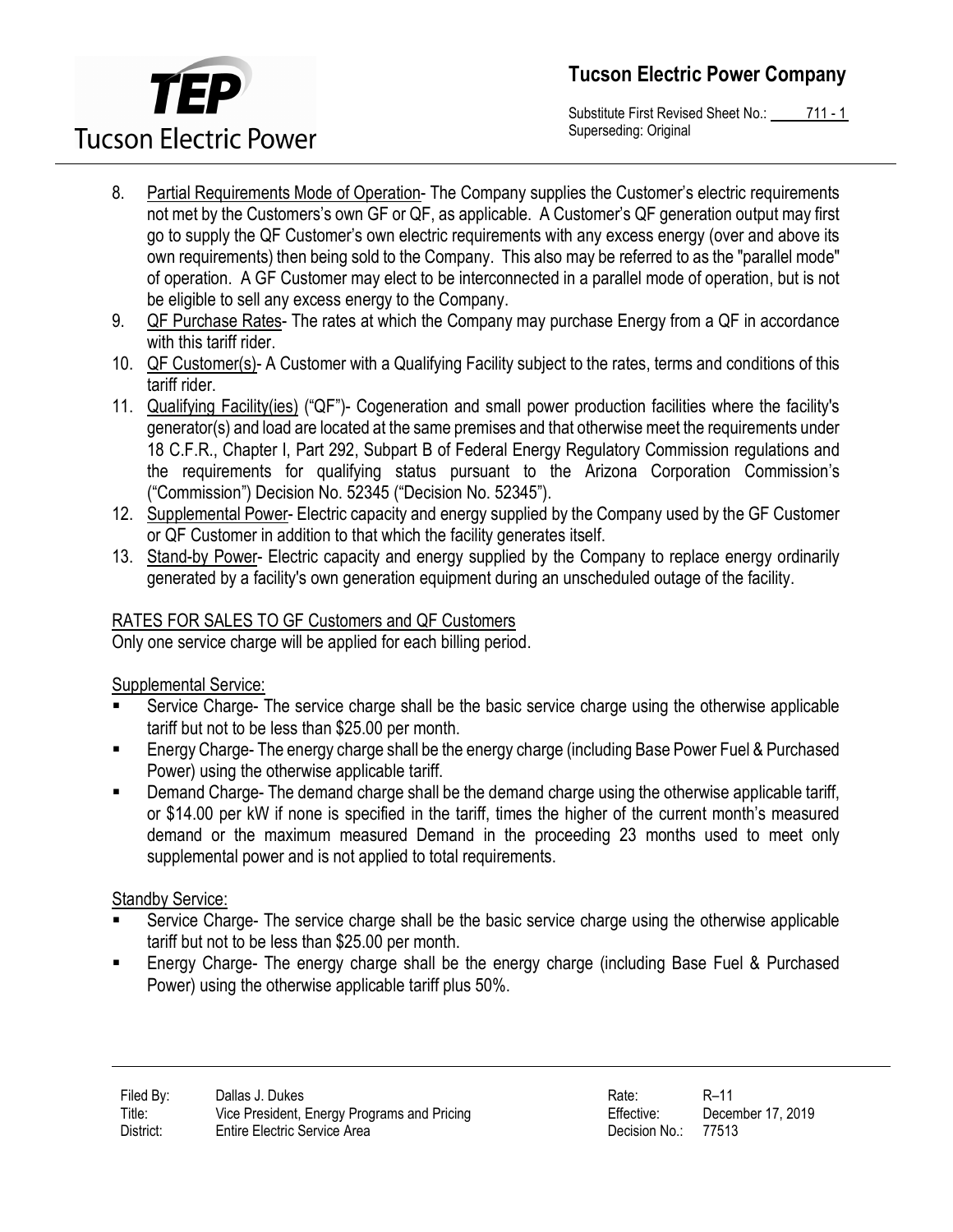

Substitute First Revised Sheet No.: 711 - 2 Superseding: Original

 Demand Charge- The demand charge shall be the 1.5 times the applicable tariff with a minimum of \$21.00 per kW.

#### Maintenance Service:

- Service Charge- The service charge shall be the basic service charge using the otherwise applicable tariff but not to be less than \$25.00 per month.
- Energy Charge- The energy charge shall be the energy charge (including Base Fuel & Purchased Power) using the otherwise applicable tariff.
- **Demand Charge- The demand charge shall be the demand charge using the otherwise applicable tariff,** or \$14.00 per kW if none is specified in the tariff, times the maximum measured Demand.
- Maintenance Service- Must be scheduled with and approved by the Company and may only be scheduled during the period October through April.

#### Interruptible Service:

See the Company's applicable Interruptible Service tariff. Only one service charge will be applied for each billing period.

#### QF PURCHASE RATES

The Company shall only be obligated to purchase Energy from a QF Customer. Such purchases shall be at the rates, terms and conditions set forth below. The QF Purchase Rates will be updated and filed for Commission approval not less than every two years.

Minimum Basic Service Charge per month at \$25.00 will be assessed to each QF Customer selling energy to the Company under this pricing plan. A service charge for purchases from the QF Customer will only be charged if a service charge was not assessed for sales to the QF Customer.

The summer season is for the May through September billing cycles, and the winter season is for the October through April billing cycles. The Summer On-Peak period is 2:00 p.m. to 8:00 p.m., Monday through Friday (excluding Memorial Day, Independence Day, and Labor Day). The Winter On-Peak periods are 6:00 a.m. to 10:00 a.m. and 5:00 p.m. to 9:00 p.m., Monday through Friday (excluding Thanksgiving Day, Christmas Day, and New Year's Day). All other hours are Off-Peak. If a holiday falls on Saturday, the preceding Friday is designated Off-Peak; if a holiday falls on Sunday, the following Monday is designated Off-Peak. Mountain Standard Time shall be used in the application of this tariff rider. The export energy will be acquired by the Company based the interconnection voltage and on the rates below for summer and winter seasons.

To the extent a QF Customer may be able to provide Firm Capacity, the rates, terms and conditions for the purchase of such Firm Capacity will be addressed in the contract between the QF Customer and the Company and filed with the Commission. For those QFs 100kW or less and which are capable of delivering Firm Capacity, a provision shall be included in any such contract for payment of a reasonable credit of not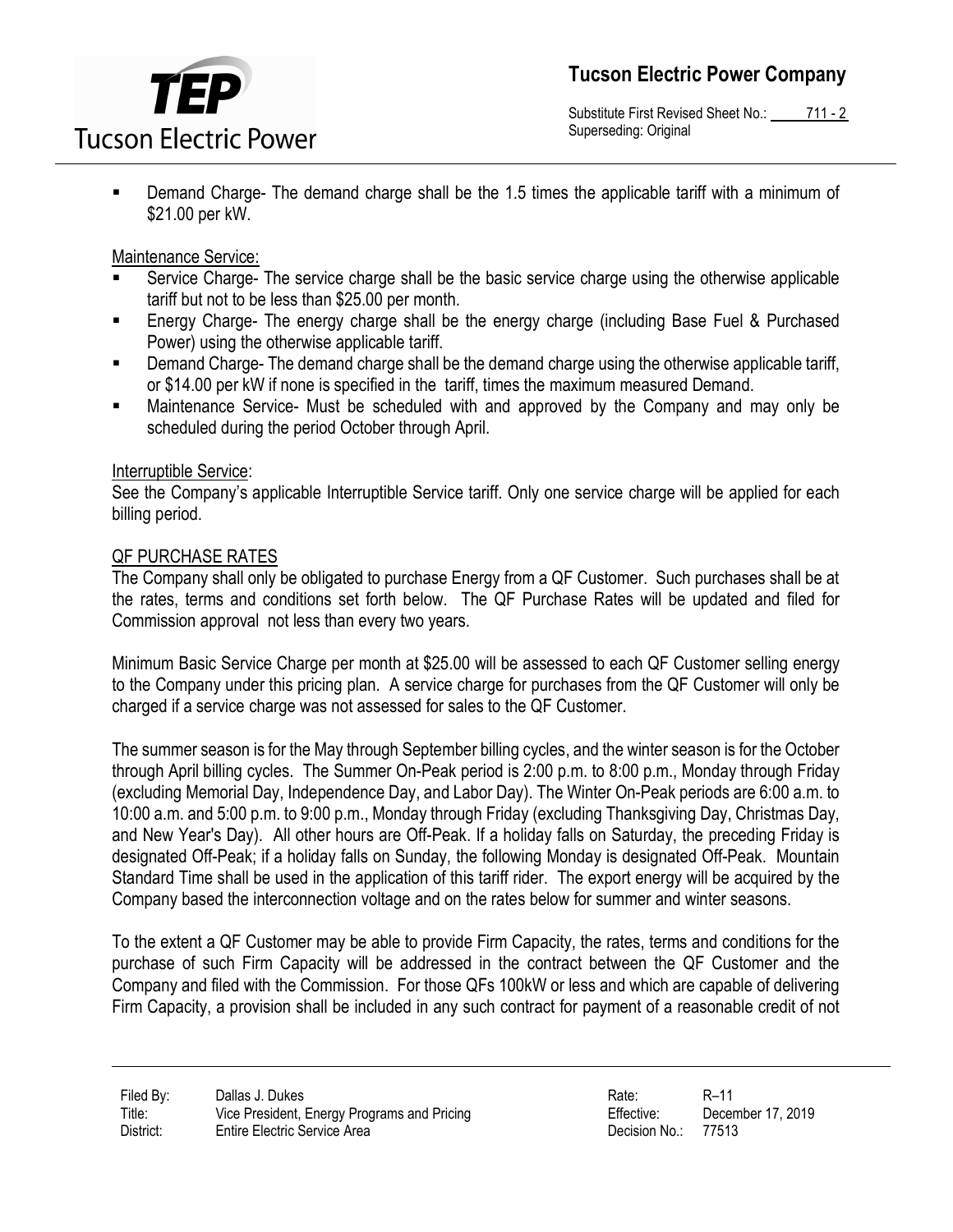

Substitute First Revised Sheet No.: 711 - 3 Superseding: Original

less than 10% of the standard rate. An additional capacity credit shall be included when capacity deferrals, if any, could justify such credit.

#### A. ENERGY RATES FOR PURCHASES FROM RENEWABLE QFs 100kW OR LESS

Rates for Energy purchased from QF Customers with renewable QFs with a nameplate capacity 100kW or less shall be priced at short-run avoided costs based on the Company's avoided cost forecast and the applicable renewable technology generation profile.

| Distribution Voltage Interconnection | Summer | Winter |                            |
|--------------------------------------|--------|--------|----------------------------|
| Fixed Tilt Solar                     | 2.403  | 2.138  | <sup>1</sup> Cents Per kWh |
| Single Axis Solar                    | 2.474  | 2.143  | Cents Per kWh              |

| High Voltage Interconnection | Summer | Winter |               |
|------------------------------|--------|--------|---------------|
| Fixed Tilt Solar             | 2.380  | 2.117  | Cents Per kWh |
| Single Axis Solar            | 2.450  | 2.122  | Cents Per kWh |

#### B. ENERGY RATES FOR PURCHASES FROM COGENERATION QFs 100kW OR LESS

Rates for Energy purchased from QF Customers with a cogeneration QF with a nameplate capacity 100kW or less shall be priced at short-run avoided costs based on the Company's avoided cost forecast and priced by the applicable time of use rate.

#### Cogeneration QF Energy Rates:

| Distribution Voltage Interconnection | Summer | Winter |                     |
|--------------------------------------|--------|--------|---------------------|
| On-Peak                              | 2.955  | 2.313  | Cents Per kWh       |
| Off-Peak                             | 2.211  |        | 2.156 Cents Per kWh |

| High Voltage Interconnection | Summer | Winter |                     |
|------------------------------|--------|--------|---------------------|
| On-Peak                      | 2.926  | 2.291  | ∣ Cents Per kWh     |
| Off-Peak                     | 2.189  |        | 2.135 Cents Per kWh |

#### C. ENERGY RATES, TERMS AND CONDITIONS FOR QFs OVER 100kW

Contracts between TEP and QFs with nameplate capacity over 100kW will reflect terms and conditions pursuant to Commission Decision No. 77513.

#### ADJUSTMENTS

All other charges specified in the applicable tariff apply for all Energy purchased from the Company by the QF Customer.

Purchased Power Fuel Adjustment Clause ("PPFAC") for GF Customers or QF Customers is a per kWh monthly adjustment in accordance with the PPFAC Rider-1. The PPFAC reflects any increases or decreases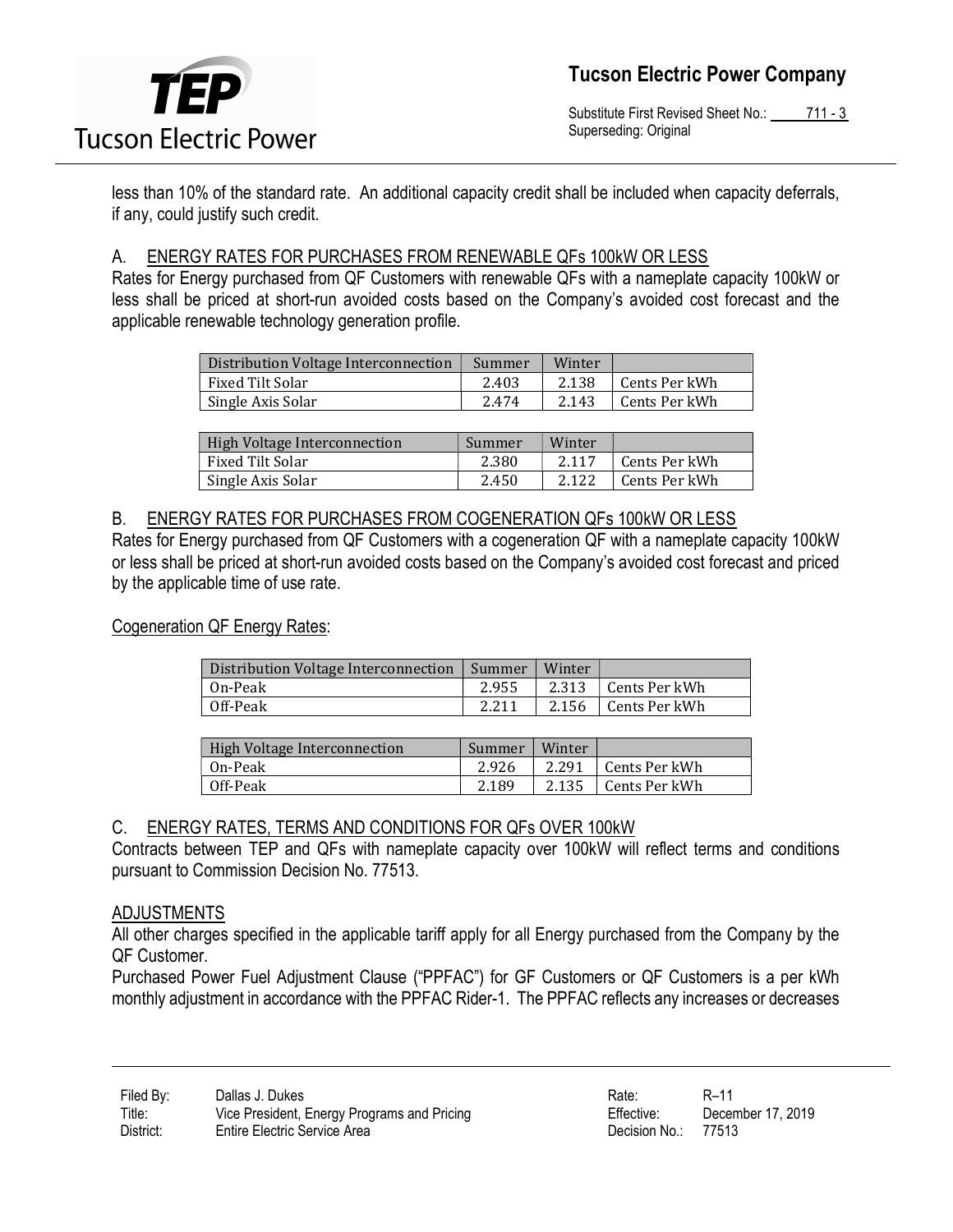

Tucson Electric Power Company

Substitute First Revised Sheet No.: 711 - 4 Superseding: Original

in the cost to the Company of Energy either generated or purchased above or below the base cost per kWh sold. See Rider-1 for current rate.

#### METER CONFIGURATION

As provided for in the applicable contract. If not otherwise provided for in the applicable contract then as follows:

If in Partial Requirements Mode of Operation:



#### TERMS AND CONDITIONS

A Customer that desires to install a generator may do so under the applicable conditions of the tariff rider herein. The Company requires a written contract for QF Customers. For QF Customers with a QF that is over 100kW, such contract shall be filed for Commission approval in accordance with Decision No. 52345, The Company may require a written contract, at its discretion, for GF Customers. In addition to the requirements of any applicable contract, these conditions include:

- 1. A Customer must have a demand meter installed and operating before service will be allowed. Any equipment necessary to provide Partial Requirement Service, including equipment to measure the output of the generator(s), that would not otherwise be necessary for Full Requirements Service must meet all Company standards and will be installed at the Customer's expense.
- 2. Primary Service and Metering is required for all services involving a certified kW output of the generating unit(s) greater than 300kW.
- 3. Prior to construction, the Customer will contribute to the Company the total amount of the estimated interconnection construction costs directly related to distribution and transmission service. The Customer will furnish, install, and maintain incremental non-distribution system or non-transmission system equipment at their expense. The equipment must meet the standards of the Company's Electric Service Requirements.